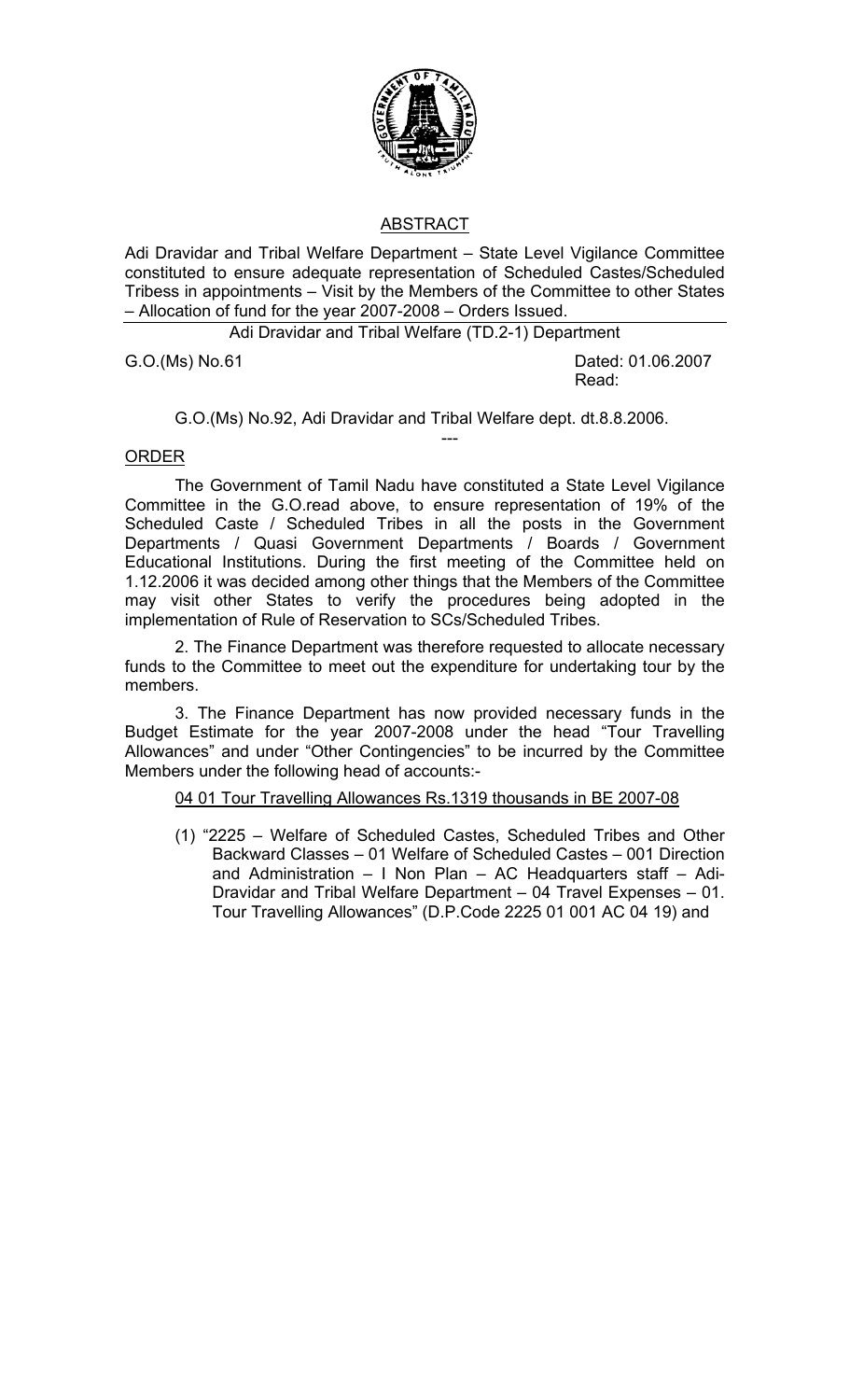## 05 02 Other Contingencies Rs.1420 thousands in BE 2007-08

(2) "2225 – Welfare of Scheduled Castes, Scheduled Tribes and Other Backward Classes – 01 Welfare of Scheduled Castes – 001 Direction and Administration – I Non Plan – AC Headquarters staff – Adi-Dravidar and Tribal Welfare Department – 05 Office Expenses – 02.Other Contingencies" (D.P.Code 2225 01 001 AC 05 26)

 4. The Government after careful examination sanction a sum of Rs.10.00 lakhs (Rupees ten lakhs only) towards Tour Travelling Allowances and Rs.2 lakhs (Rupees two lakhs only) towards Other Contingencies (Total Rs.12 lakhs) to be debited under the above heads of account for incurring expenditure in connection with the performance of tour by the members of the State Level Vigilance Committee constituted in the G.O.read above.

 5. The Director of Adi Dravidar Welfare is authorized to draw and disburse the amount as TA, DA, etc. to the said Committee Members.

 6. This order issues with the concurrence of Finance Department in its U.O.No.31513/ADTW/2007 dated 28.5.2007.

(BY ORDER OF THE GOVERNOR)

P.A.RAMIAH, SECRETARY TO GOVERNMENT

To

The Secretary, Personnel & Administrative Reforms Department, Chennai-9 The Director of Adi Dravidar Welfare, Chennai-9 The Commissioner of Tribal Welfare, Chennai-9

Copy to

The Finance (ADTW) Dept. Chennai-9 The Chief Minister's Office, Chennai-9 The PA to Minister for Adi Dravidar Welfare, Chennai-9 The PS to Secretary to Government, Adi Dravidar and Tribal Welfare Dept, Chennai-9 SF/SC

/Forwarded/By Order/

Section Officer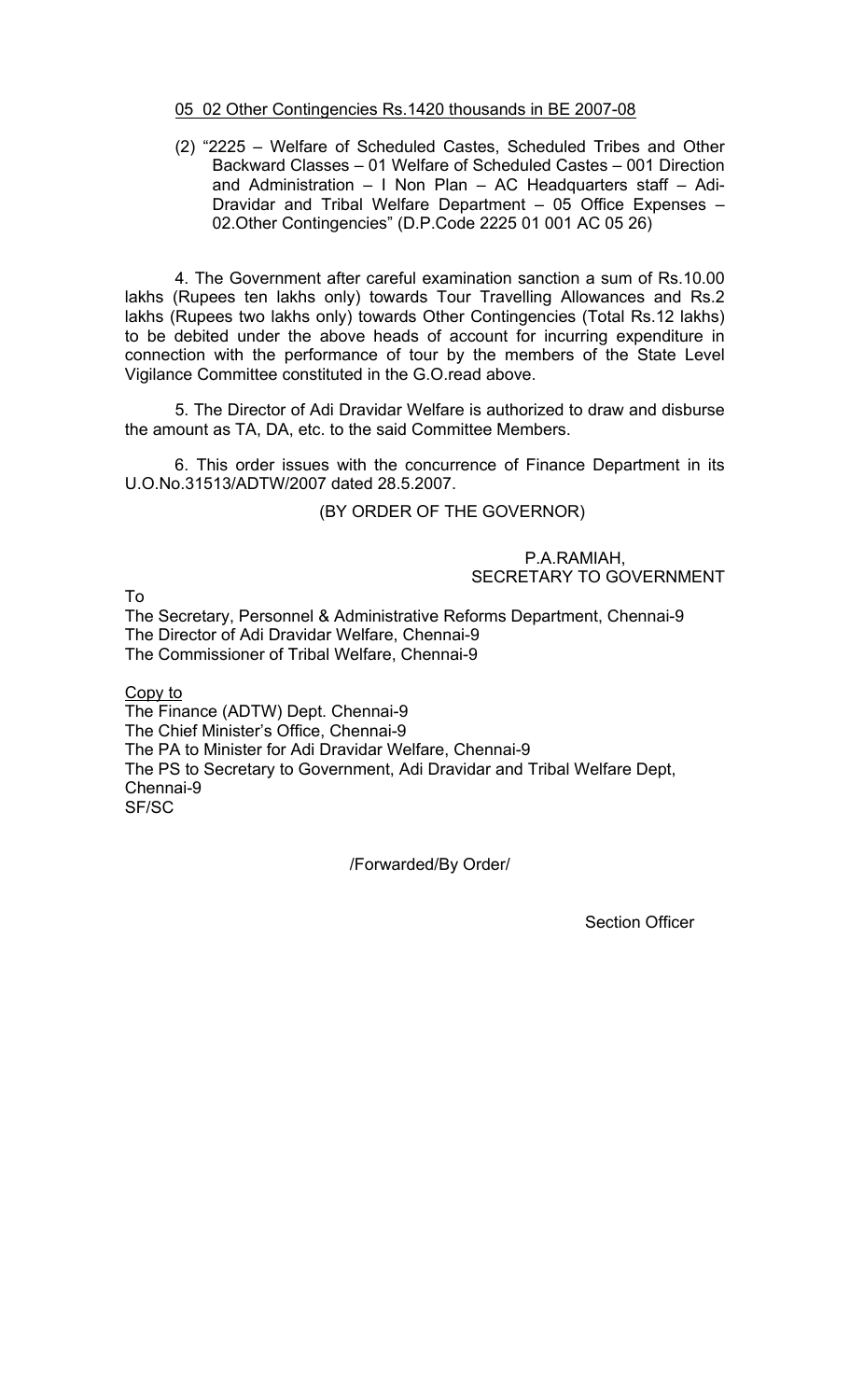Tmt. Sankari Narayanan, MLA, Acharapakkam Constituency Thiru P.Kamaraj, MLA, Krishnarayapuram Constituency Thiru A.Chinnasamy, MLA, Pernampattu Constituency Thiru Ponnusamy, MLA, Senthamangalam Constituency Thiru Polur Varadhan, MLA, Sengam Constituency Thiru K.Jayakumar, MLA, Namakkal Constitutency Tmt.P.Padmavathy, MLA, Nannilam Constituency Thiru Dillibabu, MLA, Arur Constituency Thiru D.Murthi, MLA, Thiruporur Constituency Thiru K.Selvam (alias) Selvaperunthagari, MLA, Mangalur Constituency